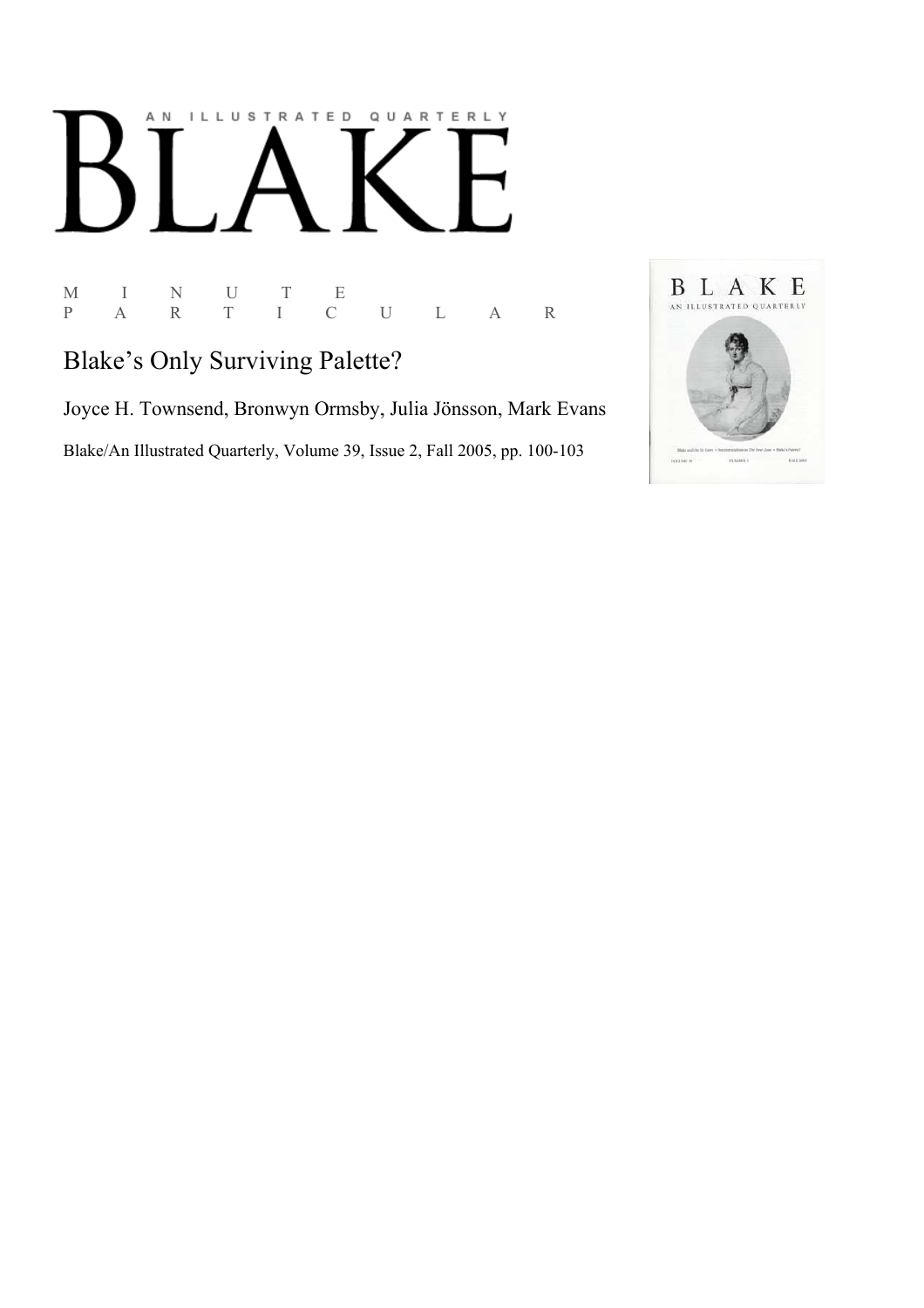# MINUT E PARTICULA R

## Blake's Only Surviving Palette?

#### BY JOYCE H. TOWNSEND, BRONWYN ORMSBY, JULIA JONSSON, AND MARK EVANS

O Victoria and Albert Museum: n 17 September 1927, the leading Blake scholar Geoffrey Keynes wrote to Eric Maclagan, then director of the

#### Dear Maclagan,

The American dealer, Gabriel Wells, recently bought the palette used by Blake during the brief period when he used oils. He put it in an exhibition at the Burlington F.A.G. where it attracted a good deal of attention (tho' relics of this kind do not excite me much!) It seems to have a good pedigree.

Wells has now gone back to the U.S.A., and wishing to give the object to some public institution, has left it to my discretion.

The Vict. & Albert seemed to me to be the best place, tho' Binyon suggests that the London Museum might also have a claim. Would you express an opinion? It can go to the Vict. & Albert if you wish.

#### Yours sincerely

#### Geoffrey Keynes'

Constable had presented Reynolds' palette to the Royal Academy in 1830,<sup>2</sup> and the display of materials and physical relics of artists was not unknown in the 1920s. A few months earlier, the V&A had displayed the spectacles and etching needle of Samuel Palmer (1805-81) in its retrospective Blake exhibition.<sup>3</sup> Keynes referred to the 1927 exhibition at the Burlington Fine Arts Club commemorating the centenary of Blake's death. Of modest scale but superlative quality, this was ac-

Nicola Costaras of the V&A made the palette available for examination. Catherine Higgitt and Raymond White of the National Gallery Scientific Department gave valuable help in interpreting the GC results.

A shorter version of this paper, entitled "William Blake's Only Surviving Palette?" and with the same authors, was published in the V&A Conservation Journal 49 (spring 2005): 20-21.

1. V&A Archive. RP/1927/7280.

2. Royal Academy 04/1344. Constable bought the palette at Sir Thorn as Lawrence's sale. He had it from Sir George Beaumont, who had been given it by Reynolds.

3. A. H. Palmer, *Catalogue of an Exhibition of Drawings*, *Etchings* & *Woodcuts by Samuel Palmer and Other Disciples of William Blake* (London: V&A, 1926) 25-26. Both had been given to the V&A in 1923 (E. 3979, 3980 1923).

companied by a deluxe illustrated catalogue, and included a fragment of a copperplate for Blake's *America,* and a plaster cast of the artist's head<sup>4</sup> formerly owned by the son of George Richmond (1809-96), a leading member of the Ancients, followers of William Blake who included Palmer.

The palette, not in the catalogue, was evidently a late addition to the 1927 exhibition. Its owner was a Blake dealer of some repute. Keynes was told<sup>5</sup> that the palette had belonged to the dealer Francis Harvey, who handled numerous works by Blake during the 1860s, including some from the studio sale of Frederick Tatham (1805-78), another of the Ancients, who had inherited Blake's studio contents from the artist's widow.<sup>6</sup>

The palette (illus. 1-2) was received in a presentation case, today labeled "Palette used by William Blake in 1780. Given by Mr. Gabriel Wells." There is paint on both sides and it is inscribed around the thumbhole on the "reverse" "William Blake/28/Broad Street/1780." Blake submitted his entry to the Royal Academy in 1780 from that address,<sup>7</sup> and moved shortly afterwards. Basil Long, then Keeper of Paintings at the V8cA, concluded that "the authenticity of the relic appears reasonably likely," and recommended its acceptance as a gift.<sup>8</sup>

We analyzed material from this palette towards the end of a research project on Blake's temperas, watercolors and color prints,<sup>9</sup> to compare them with Blake's painting materials. The analytical methods used, namely polarizing microscopy, energy-dispersive x-ray analysis, FTIR microscopy and gas chromatography, are described elsewhere.<sup>10</sup> There was no visual evidence to suggest that the palette had been reused after a long interval, or that the paint was inconsistent with an eighteenth-nineteenth-century date.

It resembles oil paint, and because of the inscribed address it has always been assumed to date from c. 1780, the brief period during Blake's training when he used oil, a medium he strongly criticized and therefore avoided for the rest of his life. Analysis (table 1) confirmed that it includes linseed oil in many colors, poppy oil in some, and a mixture of these, or possibly walnut oil, in others. These oil types are typical of artists' oil paint, both hand ground in the late eighteenth and earlier nineteenth centuries, and supplied in tubes

4. L. Binyon and A. G. B. Russell, *Catalogue, Blake Centenary Exhibi*tion (London: Burlington Fine Arts Club, 1927) 53, 63 respectively.

5. V&A Archive, RP/1927/7280: F. A. C. Bathurst to Geoffrey Keynes, 28 September 1927.

6. A. Gilchrist, Life of William Blake, 2 vols. (London: Macmillan and Co., 1863) 1:367.

7. A. Graves, The Royal Academy of Arts. A Complete Dictionary of Con*tributors ami Their Work from Its lomulation m 1769 to 1904,*8 vols. (London: Henry Graves and Co./George Bell and Sons, 1905-06) 1:298.

8. V&A Archive, RP/1927/7280: memorandum from Basil Long to Eric Maclagan, 1 October 1927.

9. J. H. Townsend, ed., William Blake The Painter at Work (London: Tate Publishing, 2003).

10. I. II. Townsend, "Analytical Methods," Townsend, ed., *William Blake* 45-51.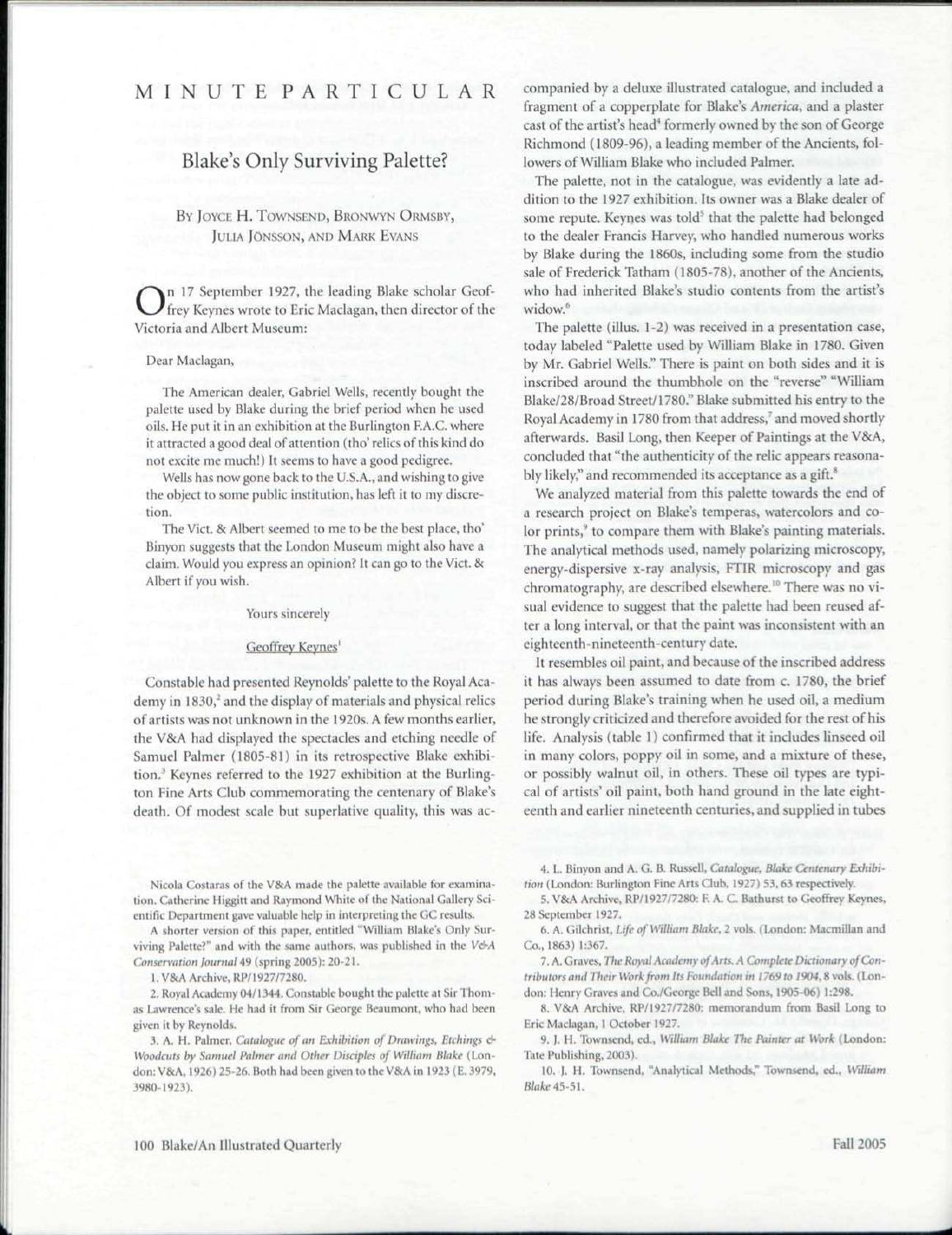

1-2. Front (top) and reverse (bottom) of the palette V&A P57-1927. Victoria and Albert Museum, © V&A Images. *(Editors' note: Color versions of the images can be viewed on the journal's web site, <http://www.blakequarterly.org>).*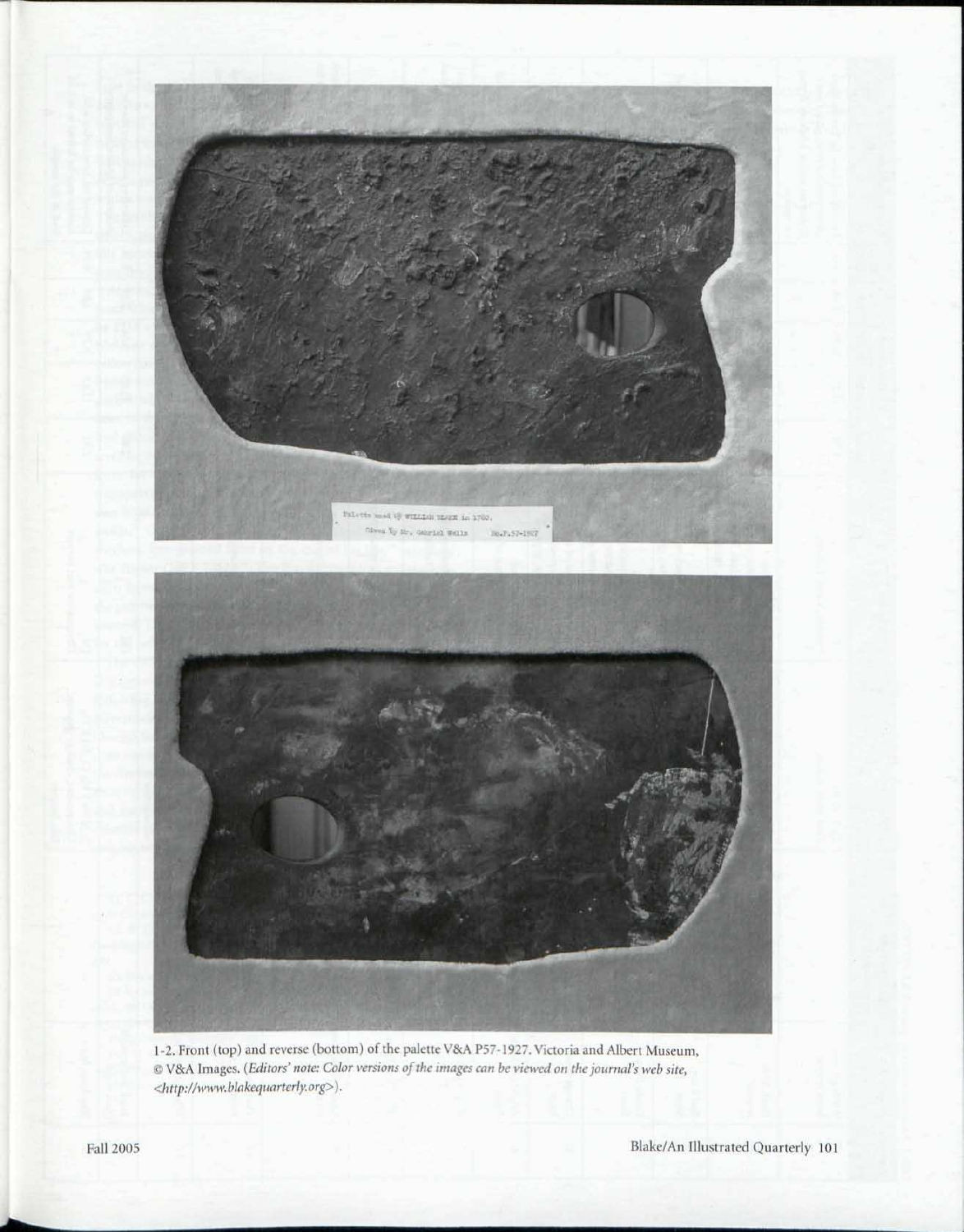### Table 1: Analytical results for palette V&A P57-1927.

| Sample         | Description                    | Polarizing light<br>microscopy (PLM)                                                                                                         | <b>EDX</b> results                                                                                                                        | <b>FTIR</b> results                                                                                                         | <b>GC</b> results |        |      |      |      | <b>GC</b> conclusions                                                                                                       |
|----------------|--------------------------------|----------------------------------------------------------------------------------------------------------------------------------------------|-------------------------------------------------------------------------------------------------------------------------------------------|-----------------------------------------------------------------------------------------------------------------------------|-------------------|--------|------|------|------|-----------------------------------------------------------------------------------------------------------------------------|
|                |                                |                                                                                                                                              |                                                                                                                                           |                                                                                                                             | Az/Sub            | Az/Seb | Az/P | P/S  | O/S  |                                                                                                                             |
|                | White ground<br>from reverse   |                                                                                                                                              | Zn S (Al Si)<br>Zinc white, kaolin                                                                                                        | Oil<br>Possibly calcined kaolin                                                                                             | 3.76              | 15.27  | 0.28 | 1.96 | 0.66 | Linseed oil. Low Az/P ratio. Some<br>oleate possibly from added non-<br>drying oil and/or hindered drying<br>on reverse     |
| $\mathbf{2}$   | <b>Black</b> from<br>reverse   |                                                                                                                                              | Pb Al Si Ca P Zn Ca Mn Fe Ba K<br>Lead white, kaolin, chalk or<br>gypsum, zinc white, barytes, bone<br>black, umber and/or Prussian blue? | Oil, zinc soap peak<br>Lead white, possibly calcined<br>kaolin, trace of chalk, barytes,<br>trace bone black, Prussian blue | 2.56              | 11.05  | 1.82 | 1.18 | 0.00 | Linseed oil                                                                                                                 |
| 3              | Red from<br>front              |                                                                                                                                              | Pb Ca Ba Fe Si (Al P)<br>Lead white, chalk, barytes, kaolin,<br>Mars color, traces of bone black                                          | Oil<br>Kaolin, Mars colors or bone black;<br>trace chalk, barytes, gypsum                                                   | 2.35              | 11.88  | 1.93 | 0.75 | 0.06 | Linseed oil. Low P/S ratio is<br>unusual and may be due to small<br>sample size                                             |
| 4              | Green from<br>front            | Acicular yellow lead chromate,<br>and a pale or faded green lake                                                                             | Pb Ca Ba Cr Mn Fe Si<br>lead white, chalk or gypsum?,<br>barytes, umber, lead chromate                                                    | Oil<br>Some barytes, possibly umber,<br>Prussian blue a better match than<br>chrome yellow, some gypsum                     | 2.50              | 11.09  | 1.39 | 1.44 | 0.09 | Linseed oil                                                                                                                 |
| 5              | Orange from<br>front           | Orange lead chromate, rounded<br>and some acicular particles,<br>lead white                                                                  | Pb Cr Ca<br>Lead white, chalk or gypsum?, lead<br>chromate                                                                                | Oil, small amount of wax<br>Trace lead white, possible evidence<br>of chrome orange, gypsum                                 | 1.95              | 10.50  | 0.77 | 1.04 | 0.02 | Linseed oil. Low Az/P may be<br>linked to zinc/lead soap<br>formation. No evidence of wax                                   |
| 6              | Bright red from<br>front       | Vermilion                                                                                                                                    | S Hg Pb Si Ca Mg (Al)<br>Vermilion, lead white, kaolin, talc,<br>chalk or gypsum?                                                         | Oil, zinc soap peak<br>No strong evidence of any<br>pigment                                                                 | 3.25              | 10.69  | 1.09 | 2.88 | 0.28 | Poppy or walnut, or possible<br>mixture of poppy with linseed oil                                                           |
| $\overline{z}$ | Bright yellow<br>from front    | Acicular lead chromate                                                                                                                       | Pb Al Si Na Ca Ba Zn Cr Fe<br>Lead white, kaolin, chalk or<br>gypsum?, barytes, zinc white, lead<br>chromate                              | Oil<br>Chrome yellow, barytes, Pb white,<br>possible calcined kaolin                                                        | 3.51              | 12.98  | 0.47 | 2.49 | 0.20 | Walnut or mixture of linseed and<br>poppy oil. Low Az/P may be linked<br>to zinc/lead soap formation                        |
| 8              | Blue from front                | Traditional Prussian blue, white<br>pigment(s)                                                                                               | S and Pb Al Si Ca Ba K Fe (Na)<br>Lead white, gypsum, kaolin,<br>barytes, Prussian blue                                                   | Oil<br>Prussian blue, barytes, gypsum                                                                                       | 2.77              | 13.43  | 6.23 | 1.26 | 0.00 | Linseed oil, high azelaic acid<br>content, possibly from<br>contamination                                                   |
| 9              | Dull yellow from<br>front      | Deep pink lake on a very<br>transparent base, chalk, some<br>bone black and vermilion, and<br>a small amount of traditional<br>Prussian blue | Si Fe Al (K Na)<br>Natural yellow ochre, kaolin?                                                                                          | Oil<br>Natural yellow ochre and kaolin                                                                                      | 2.83              | 10.91  | 0.86 | 3.94 | 0.00 | Poppy oil. Low azelaic acid content<br>may be linked to lack of lead in the<br>sample                                       |
| 10             | Dark red from<br>front         | Bone black, sienna, small<br>amount of acicular lead<br>chromate, possibly a deeper<br>yellow than in s7                                     | Al Si Pb and S Ca Fe (Ba K Na)<br>Kaolin, lead white, chalk or<br>gypsum?, iron oxide or Mars red,<br>Al-based red? lake                  | Oil<br>Possible synthetic oxide, possible<br>Al-based red? lake                                                             | 2.68              | 10.22  | 3.15 | 1.58 | 1.65 | Linseed oil, some oleate possibly<br>from added non-drying oil. High<br>azelaic acid content possibly from<br>contamination |
| 11             | White from front               | Ultramarine, lead white                                                                                                                      | Pb Si (Al Ca Na)<br>Lead white, chalk or gypsum,<br>ultramarine                                                                           | Small amount oil<br>Lead white                                                                                              | 3.92              | 13.86  | 1.98 | 3.83 | 0.83 | Poppy oil, some oleate                                                                                                      |
| 12             | Black and ground<br>from front |                                                                                                                                              |                                                                                                                                           | Oil                                                                                                                         | 2.88              | 12.88  | 2.24 | 2.28 | 0.18 | Linseed or walnut, or may be<br>mixture of linseed and poppy                                                                |
| 13             | Blue from front                |                                                                                                                                              | Si Al Na S Mg Ca Ba (K Pb)<br>Ultramarine, chalk or gypsum?,<br>talc, barytes                                                             | Oil<br>Ultramarine and barytes                                                                                              | 2.92              | 12.12  | 0.79 | 1.89 | 0.04 | Linseed oil. Low azelaic acid<br>content may be linked to lack of<br>lead in the sample                                     |